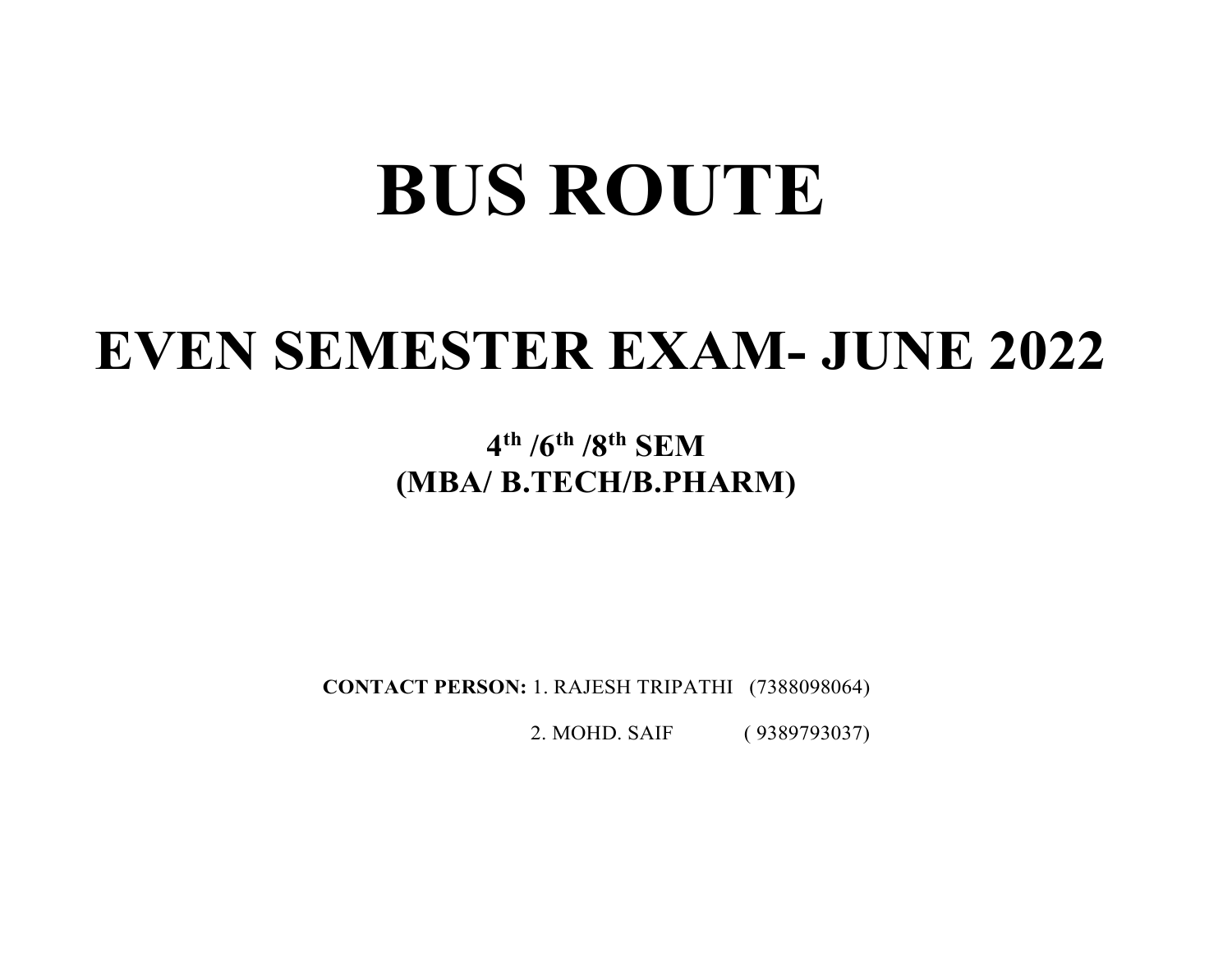### BUS ROUTE SUMMARY EVEN SEMESTER EXAMINATION JUNE–2022 B.TECH THIRD YEAR

Exam dates: 08,10,13,15,17,20 JUNE DEPT. TIME:-11:45 AM

| S. | <b>BUS</b><br>NO. | <b>DRIVER</b><br><b>NAME</b> | <b>MOBILE</b><br>NO. | <b>STARTING</b><br><b>POINT</b>       | <b>ROUTE</b>                                                                                                                                                                                                                                   | <b>END</b><br><b>POINT</b> |
|----|-------------------|------------------------------|----------------------|---------------------------------------|------------------------------------------------------------------------------------------------------------------------------------------------------------------------------------------------------------------------------------------------|----------------------------|
|    | 43                | Lallu Yadav                  | 7754843478           | <b>ADA COLONY</b><br>(NAINI)          | ARAIL MORE, NAINI JAIL, NEW BRIDGE, BAIRAHNA, RAMBAGH, ECC, BALUWA GHAT,<br>GOL PARK, NOORULLAH ROAD, RAILWAY STATION, PANI KI TANKI,<br>CAUFATKA, SULEMSARAI, DHOOMANGANJ, MUNDERA                                                            | <b>MVIT</b>                |
|    | 72                | <b>BHULLAN</b>               | 9005633998           | <b>BOYS HOSTEL</b>                    | JHALWA, RAJROOPPUR, CHAKIA, CHAUPHATKA, SULEMSARAI, DHOOMANGANJ,<br><b>MUNDERA</b>                                                                                                                                                             | <b>MVIT</b>                |
|    | 54                | <b>ARVIND</b>                | 9569338505           | <b>ANDAWA</b><br>(JHUNSI)             | TRIVENI PURAM, ADA COLONY, ALOPIBAG, LIC COLONY, KUNDAN GUEST HOUSE,<br>BALSON, MEDICAL CHAURAHA, HANUMAN MANDIR CIVIL LINES, BISHOP JHONSON,<br>CHAURAHA, SULEMSARAI, DHOOMANGANJ, MUNDERA                                                    | <b>MVIT</b>                |
|    | 46                | <b>DILIP</b>                 | 9170132885           | <b>GIRLS HOSTEL</b>                   | VBPS GATE, SHUKLA LODGE, JHALWA, RAJROOPPUR, CHAKIA, CHAUPHATKA,<br>SULEMSARAI, DHOOMANGANJ, MUNDERA                                                                                                                                           | <b>MVIT</b>                |
|    | 74                | <b>VIJAY</b>                 |                      | 8601351981 SHANTIPURAM<br>(PHAPHAMAU) | TELIYER GANJ, MAZAR CHURAHA, MAHARSHI PATANJALI, BELY ROAD, TRIPATHI<br>CAURAHA, FABWARA CHAURAHA, NIGAM CAURAHA, LAXMI CINEMA KUTCHERY,<br>BELI RÓAD, DHOBIGHAT, AG ÓFFICE CHAURAHA, HIGHCOURT, CAUFATKA,<br>SULEMSARAI, DHOOMANGANJ, MUNDERA | <b>MVIT</b>                |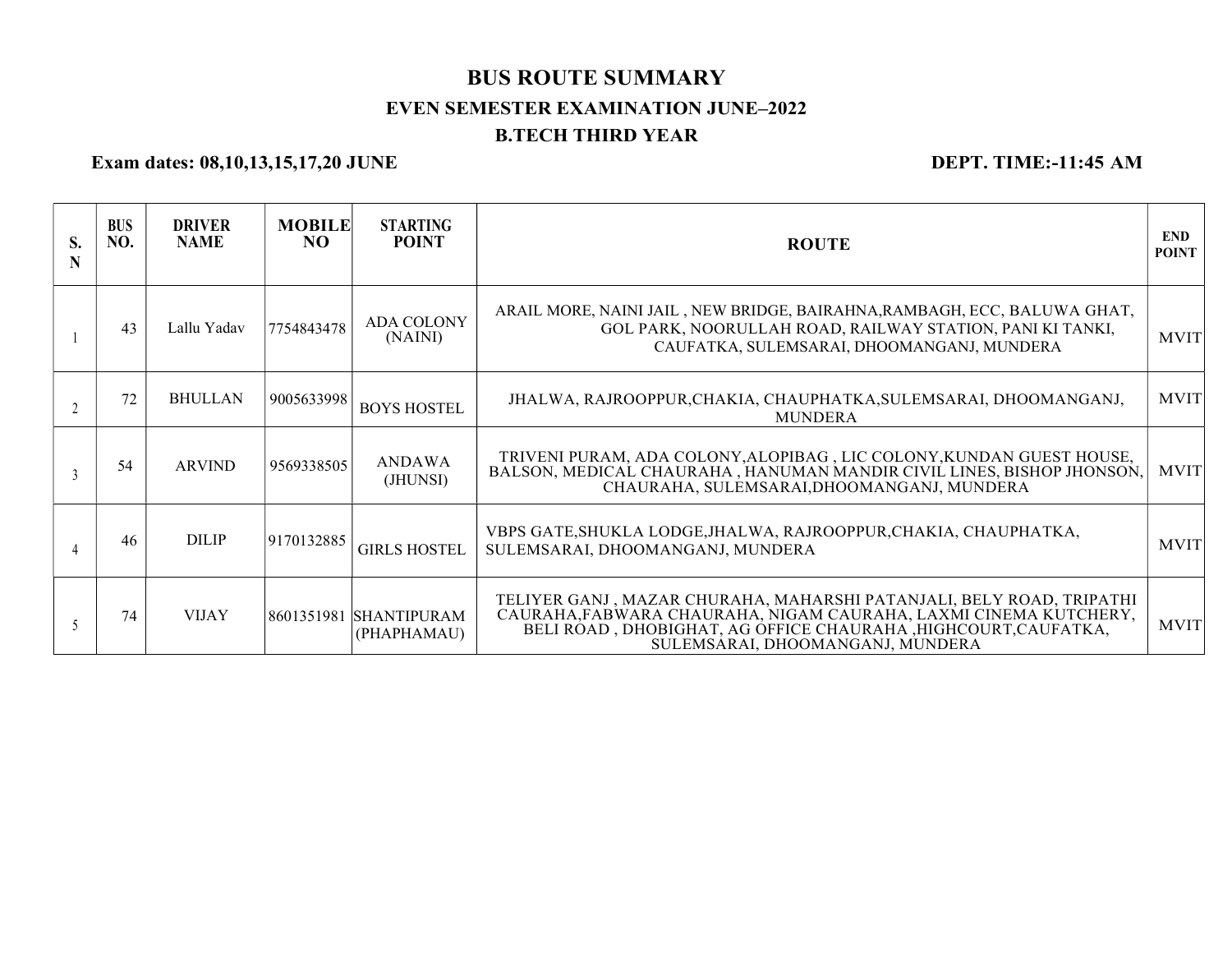## BUS ROUTE SUMMARY EVEN SEMESTER EXAMINATION JUNE–2022 B.TECH FOURTH YEAR

### Exam dates: 07,09,11 JUNE DEPT. TIME:-11:45 AM

| S.N. | <b>BUS</b><br>NO. | <b>DRIVER</b><br><b>NAME</b> | <b>MOBILE</b><br>NO. | <b>STARTING</b><br><b>POINT</b>       | <b>ROUTE</b>                                                                                                                                                                                                                                   | <b>END</b><br><b>POINT</b> |
|------|-------------------|------------------------------|----------------------|---------------------------------------|------------------------------------------------------------------------------------------------------------------------------------------------------------------------------------------------------------------------------------------------|----------------------------|
|      | 43                | Lallu Yadav                  | 7754843478           | <b>ADA COLONY</b><br>(NAINI)          | ARAIL MORE, NAINI JAIL, NEW BRIDGE, BAIRAHNA, RAMBAGH, ECC, BALUWA GHAT,<br>GOL PARK, NOORULLAH ROAD, RAILWAY STATION, PANI KI TANKI,<br>CAUFATKA, SULEMSARAI, DHOOMANGANJ, MUNDERA                                                            | <b>MVIT</b>                |
|      | 72                | <b>BHULLAN</b>               | 9005633998           | <b>BOYS HOSTEL</b>                    | JHALWA, RAJROOPPUR, CHAKIA, CHAUPHATKA, SULEMSARAI, DHOOMANGANJ,<br>MUNDERA                                                                                                                                                                    | <b>MVIT</b>                |
|      | 54                | <b>ARVIND</b>                | 9569338505           | <b>ANDAWA</b><br>(JHUNSI)             | TRIVENI PURAM, ADA COLONY, ALOPIBAG, LIC COLONY, KUNDAN GUEST HOUSE,<br>BALSON, MEDICAL CHAURAHA, HANUMAN MANDIR CIVIL LINES, BISHOP JHONSON,<br>CHAURAHA, SULEMSARAI, DHOOMANGANJ, MUNDERA                                                    | <b>MVIT</b>                |
|      | 46                | <b>DILIP</b>                 | 9170132885           | <b>GIRLS HOSTEL</b>                   | VBPS GATE, SHUKLA LODGE, JHALWA, RAJROOPPUR, CHAKIA, CHAUPHATKA,<br>SULEMSARAI, DHOOMANGANJ, MUNDERA                                                                                                                                           | <b>MVIT</b>                |
|      | 74                | <b>VIJAY</b>                 |                      | 8601351981 SHANTIPURAM<br>(PHAPHAMAU) | TELIYER GANJ, MAZAR CHURAHA, MAHARSHI PATANJALI, BELY ROAD, TRIPATHI<br>CAURAHA, FABWARA CHAURAHA, NIGAM CAURAHA, LAXMI CINEMA KUTCHERY,<br>BELI ROAD, DHOBIGHAT, AG OFFICE CHAURAHA, HIGHCOURT, CAUFATKA,<br>SULEMSARAI, DHOOMANGANJ, MUNDERA | <b>MVIT</b>                |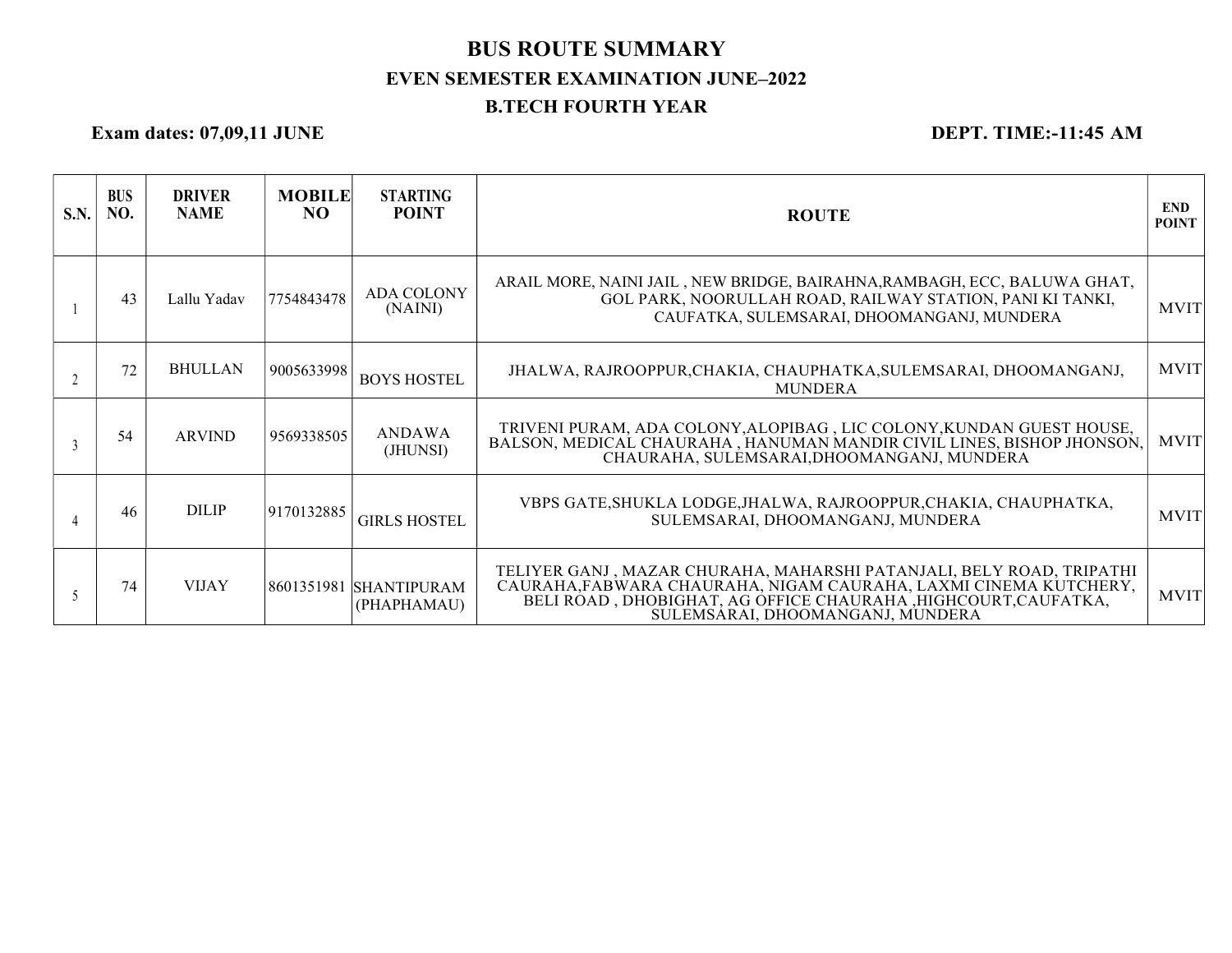# BUS ROUTE SUMMARY EVEN SEMESTER EXAMINATION JUNE–2022

### MBA SECOND YEAR

### Exam dates: 9,13,20,21 JUNE DEPT. TIME:-7:30 AM

| <b>S.N.</b> | <b>BUS</b><br><b>NO.</b> | <b>DRIVER</b>                                            | <b>MOBILE</b> | <b>STARTING</b><br><b>POINT</b> | <b>ROUTE</b>                                                                                                                                                                             | <b>END</b><br><b>POINT</b> |
|-------------|--------------------------|----------------------------------------------------------|---------------|---------------------------------|------------------------------------------------------------------------------------------------------------------------------------------------------------------------------------------|----------------------------|
|             | 44                       | RAMROOP                                                  | 9005782493    | <b>ADA COLONY</b><br>(NAINI)    | ARAIL MORE, NAINI JAIL, NEW BRIDGE, BAIRAHNA, RAMBAGH, ECC, BALUWA<br>GHAT, GOL PARK, NOORULLAH ROAD, RAILWAY STATION, PANI KI<br>TANKI, CAUFATKA, SULEMSARAI, DHOOMANGANJ, MUNDERA      | <b>MVIT</b>                |
|             | 53                       | $\label{thm:TRIBHUWAN}  \text{TRIBHUWAN} _{8005126023} $ |               | <b>GIRLS HOSTEL</b>             | VBPS GATE, JHALWA, RAJROOPPUR, CHAKIA, CHAUPHATKA, SULEMSARAI,<br>DHOOMANGANJ, MUNDERA                                                                                                   | <b>MVIT</b>                |
|             | 50                       | <b>SRIKANT</b>                                           | 8840763655    | ANDAWA<br>(JHUNSI)              | TRIVENI PURAM, ADA COLONY, ALOPIBAG, LIC COLONY, KUNDAN GUEST<br>HOUSE, BALSON, TELIYERGANJ, MNIT GATE, BELI ROAD, DHOBI GHAT,<br>CHAURAHA, HIGH COURT, SULEMSARAI, DHOOMANGANJ, MUNDERA | <b>MVIT</b>                |

# MBA SECOND YEAR

# DATE OF EXAM : 11,14,18,22,23 JUNE DEPT. TIME:-7:15 AM

| S.N | <b>BUS</b><br>NO. | <b>DRIVER</b><br><b>NAME</b> | <b>MOBILE</b><br>NO | <b>STARTING</b><br><b>POINT</b> | <b>ROUTE</b>                                                                                                                                                                                                            | <b>END</b><br><b>POINT</b> |
|-----|-------------------|------------------------------|---------------------|---------------------------------|-------------------------------------------------------------------------------------------------------------------------------------------------------------------------------------------------------------------------|----------------------------|
|     | 44                | <b>RAMROOP</b>               | 9005782493          | <b>VBPS</b>                     | KALINDIPURAM, 60 FEET ROAD, KARELI, GOLPARK, ECC, KOTHAPARCHA<br>, BAIRAHNA, ALOPIBAG, CMP, MEDICAL CHAURAHA, CIVIL LINES HANUMAN<br>[MANDIR, JHONSTONGANJ, RAILWAY STATION, CHAUPHATKA, SULEMSARAI]<br>MUNDERA, MANURI | <b>MVIT</b>                |